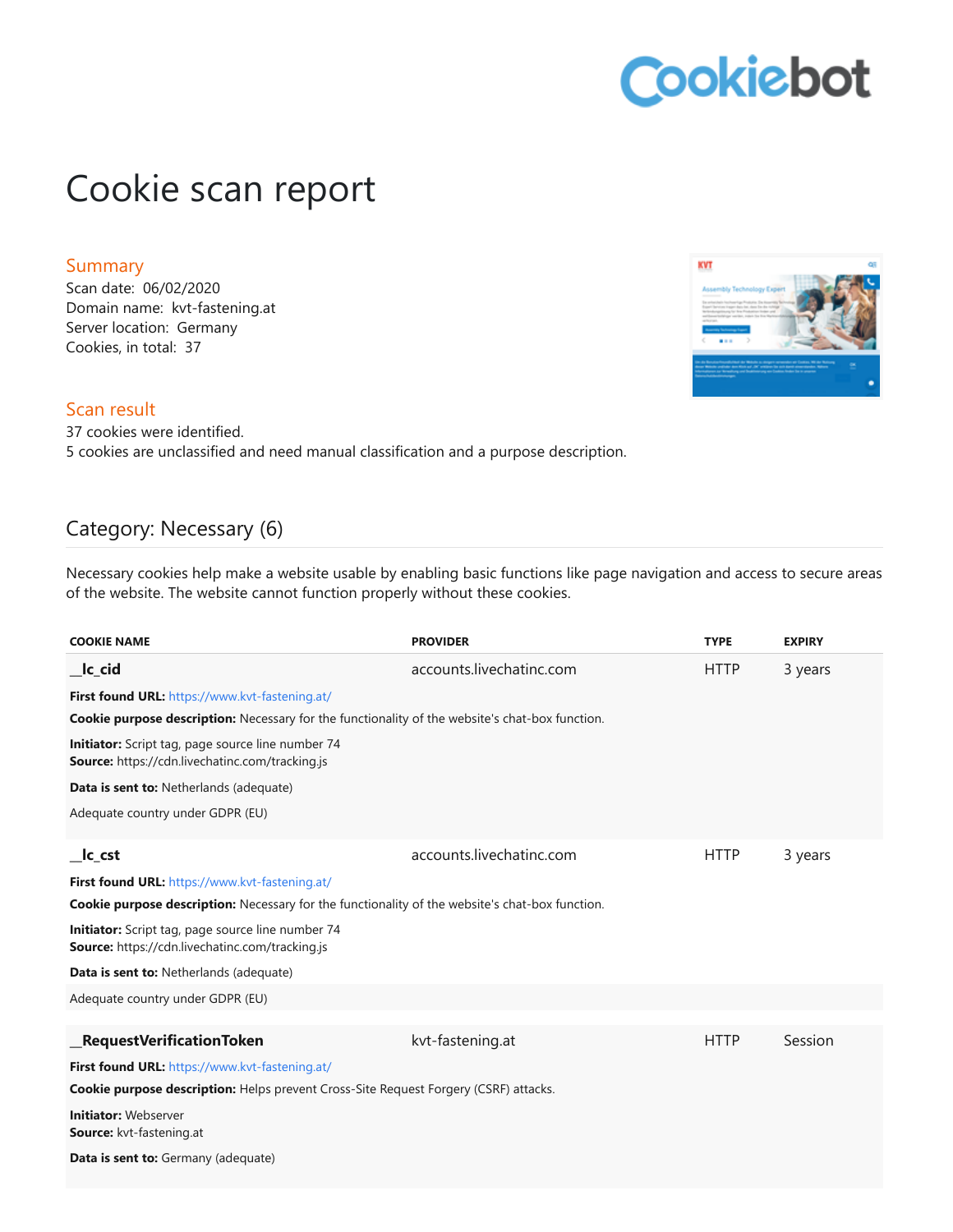| <b>ASP.NET_SessionId</b>                                                                                           | kvt-fastening.at | <b>HTTP</b> | Session |  |
|--------------------------------------------------------------------------------------------------------------------|------------------|-------------|---------|--|
| First found URL: https://www.kvt-fastening.at/                                                                     |                  |             |         |  |
| Cookie purpose description: Preserves the visitor's session state across page requests.                            |                  |             |         |  |
| <b>Initiator: Webserver</b><br>Source: kvt-fastening.at                                                            |                  |             |         |  |
| Data is sent to: Germany (adequate)                                                                                |                  |             |         |  |
| Adequate country under GDPR (EU)                                                                                   |                  |             |         |  |
|                                                                                                                    |                  |             |         |  |
| <b>CookieConsent</b>                                                                                               | kvt-fastening.at | <b>HTTP</b> | 1 year  |  |
| First found URL: https://www.kvt-fastening.at/                                                                     |                  |             |         |  |
| <b>Cookie purpose description:</b> Stores the user's cookie consent state for the current domain                   |                  |             |         |  |
| <b>Initiator:</b> Script tag<br>Source: notinstalled                                                               |                  |             |         |  |
| Data is sent to: Ireland (adequate)                                                                                |                  |             |         |  |
| Adequate country under GDPR (EU)                                                                                   |                  |             |         |  |
| rc::c                                                                                                              | google.com       | <b>HTML</b> | Session |  |
| First found URL: https://www.kvt-fastening.at/de/registrierung/                                                    |                  |             |         |  |
| <b>Cookie purpose description:</b> This cookie is used to distinguish between humans and bots.                     |                  |             |         |  |
| Initiator: Script tag, page source line number 606<br><b>Source:</b> https://www.google.com/recaptcha/api.js?hl=de |                  |             |         |  |
| Data is sent to: United States (adequate)                                                                          |                  |             |         |  |
| Adequate country under GDPR (EU)                                                                                   |                  |             |         |  |

### Category: Preferences (5)

Preference cookies enable a website to remember information that changes the way the website behaves or looks, like your preferred language or the region that you are in.

| <b>COOKIE NAME</b>                                                                                                                                                                            | <b>PROVIDER</b>          | <b>TYPE</b> | <b>EXPIRY</b> |
|-----------------------------------------------------------------------------------------------------------------------------------------------------------------------------------------------|--------------------------|-------------|---------------|
| $\lfloor$ Ic2 $\lfloor$ cid                                                                                                                                                                   | accounts.livechatinc.com | <b>HTTP</b> | 3 years       |
| First found URL: https://www.kvt-fastening.at/                                                                                                                                                |                          |             |               |
| <b>Cookie purpose description:</b> Stores a unique ID string for each chat-box session. This allows the website-support to see previous issues and rec<br>onnect with the previous supporter. |                          |             |               |
| <b>Initiator:</b> Script tag, page source line number 74<br><b>Source:</b> https://cdn.livechatinc.com/tracking.js                                                                            |                          |             |               |
| <b>Data is sent to: Netherlands (adequate)</b>                                                                                                                                                |                          |             |               |
| Adequate country under GDPR (EU)                                                                                                                                                              |                          |             |               |
| <b>Blocked until accepted by user: No</b>                                                                                                                                                     |                          |             |               |
| Ic2 cst                                                                                                                                                                                       | accounts.livechatinc.com | <b>HTTP</b> | 3 years       |
| First found URL: https://www.kvt-fastening.at/                                                                                                                                                |                          |             |               |

**Cookie purpose description:** Stores a unique ID string for each chat-box session. This allows the website-support to see previous issues and reconnect with the previous supporter.

**Initiator:** Script tag, page source line number 74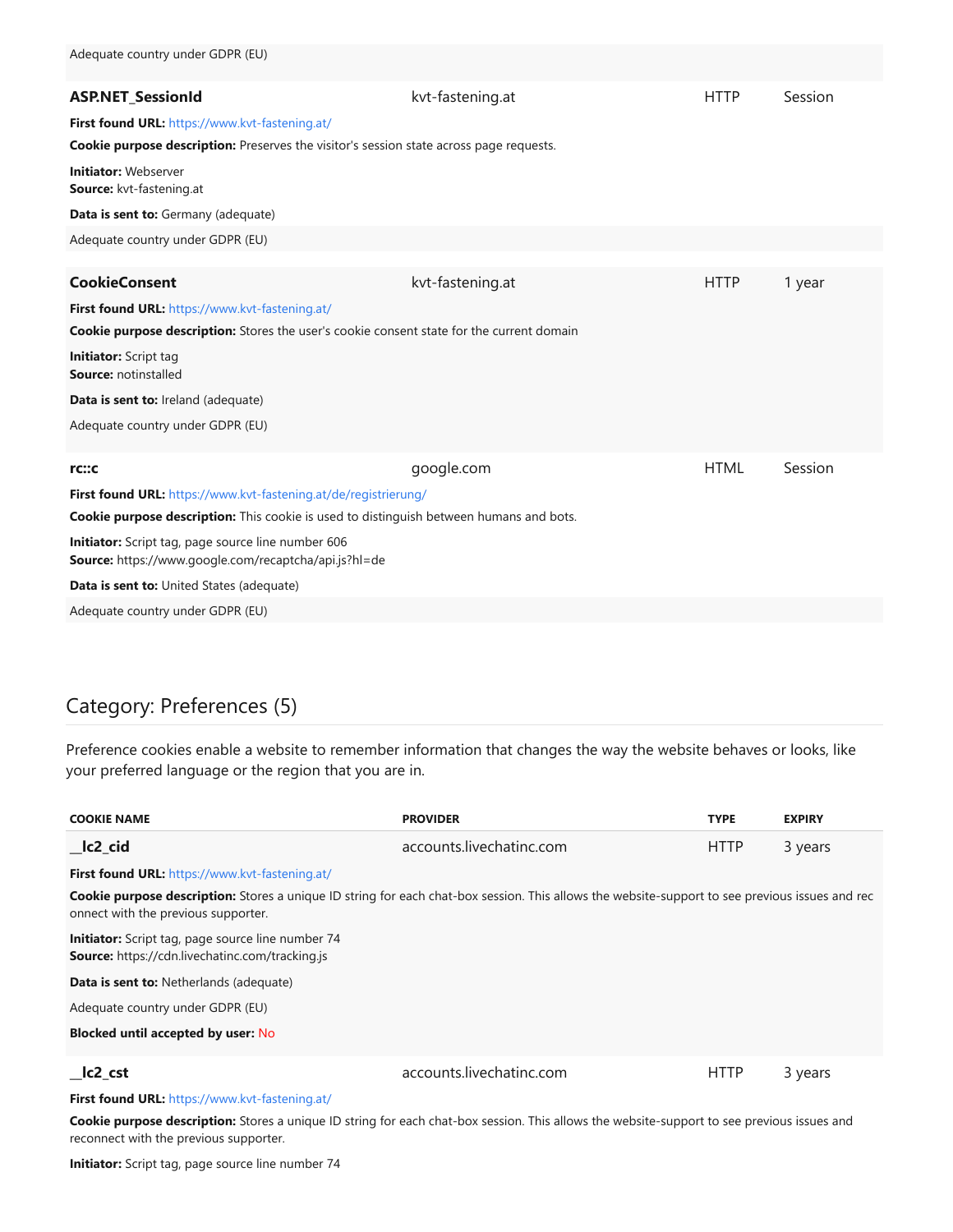| <b>Source:</b> https://cdn.livechatinc.com/tracking.js                                                                                                                                                                                                                                                                                                     |                          |             |         |  |
|------------------------------------------------------------------------------------------------------------------------------------------------------------------------------------------------------------------------------------------------------------------------------------------------------------------------------------------------------------|--------------------------|-------------|---------|--|
| <b>Data is sent to: Netherlands (adequate)</b>                                                                                                                                                                                                                                                                                                             |                          |             |         |  |
| Adequate country under GDPR (EU)                                                                                                                                                                                                                                                                                                                           |                          |             |         |  |
| <b>Blocked until accepted by user: No</b>                                                                                                                                                                                                                                                                                                                  |                          |             |         |  |
| livechat                                                                                                                                                                                                                                                                                                                                                   | livechatinc.com          | <b>HTTP</b> | 3 years |  |
| First found URL: https://www.kvt-fastening.at/                                                                                                                                                                                                                                                                                                             |                          |             |         |  |
| Cookie purpose description: Used to hide the user's personal customisation of LiveChat.                                                                                                                                                                                                                                                                    |                          |             |         |  |
| <b>Initiator:</b> Script tag, page source line number 74<br>Source: https://secure.livechatinc.com/licence/8562038/v2/get_dynamic_config.js?t=1580987206756referrer=https%3A%2F%2Fwww.kvt-fastenin<br>g.at%2Furl=https%3A%2F%2Fwww.kvt-fastening.at%2Fparams=channel_type=codejsonp=__lc_data_977722<br><b>via</b> https://cdn.livechatinc.com/tracking.js |                          |             |         |  |
| <b>Data is sent to: Netherlands (adequate)</b>                                                                                                                                                                                                                                                                                                             |                          |             |         |  |
| Adequate country under GDPR (EU)                                                                                                                                                                                                                                                                                                                           |                          |             |         |  |
| <b>Blocked until accepted by user: No</b>                                                                                                                                                                                                                                                                                                                  |                          |             |         |  |
| _oauth_redirect_detector                                                                                                                                                                                                                                                                                                                                   | accounts.livechatinc.com | <b>HTTP</b> | 1 day   |  |
| First found URL: https://www.kvt-fastening.at/                                                                                                                                                                                                                                                                                                             |                          |             |         |  |
| <b>Cookie purpose description:</b> Allows the website to recognise the visitor, in order to optimize the chat-box functionality.                                                                                                                                                                                                                           |                          |             |         |  |
| <b>Initiator:</b> Script tag, page source line number 74<br>Source: https://cdn.livechatinc.com/tracking.js                                                                                                                                                                                                                                                |                          |             |         |  |
| <b>Data is sent to: Netherlands (adequate)</b>                                                                                                                                                                                                                                                                                                             |                          |             |         |  |
| Adequate country under GDPR (EU)                                                                                                                                                                                                                                                                                                                           |                          |             |         |  |
| <b>Blocked until accepted by user: No</b>                                                                                                                                                                                                                                                                                                                  |                          |             |         |  |
| <b>CASID</b>                                                                                                                                                                                                                                                                                                                                               | api.livechatinc.com      | <b>HTTP</b> | Session |  |
| First found URL: https://www.kvt-fastening.at/                                                                                                                                                                                                                                                                                                             |                          |             |         |  |
| <b>Cookie purpose description:</b> Allows the website to recognise the visitor, in order to optimize the chat-box functionality.                                                                                                                                                                                                                           |                          |             |         |  |
| <b>Initiator:</b> Script tag, page source line number 74<br>Source: https://secure.livechatinc.com/licence/8562038/v2/open_chat.cgi?license=8562038group=0embedded=1widget_version=3unique_qroup<br>$s=0$<br><b>via</b> https://cdn.livechatinc.com/tracking.js                                                                                            |                          |             |         |  |
| <b>Data is sent to:</b> Netherlands (adequate)                                                                                                                                                                                                                                                                                                             |                          |             |         |  |
| Adequate country under GDPR (EU)                                                                                                                                                                                                                                                                                                                           |                          |             |         |  |
| <b>Blocked until accepted by user: No</b>                                                                                                                                                                                                                                                                                                                  |                          |             |         |  |
|                                                                                                                                                                                                                                                                                                                                                            |                          |             |         |  |

### Category: Statistics (6)

Statistic cookies help website owners to understand how visitors interact with websites by collecting and reporting information anonymously.

| <b>COOKIE NAME</b>                                                                                                               | <b>PROVIDER</b>  | <b>TYPE</b> | <b>EXPIRY</b> |  |
|----------------------------------------------------------------------------------------------------------------------------------|------------------|-------------|---------------|--|
| _dc_gtm_UA-#                                                                                                                     | kvt-fastening.at | <b>HTTP</b> | 1 dav         |  |
| First found URL: https://www.kvt-fastening.at/                                                                                   |                  |             |               |  |
| <b>Cookie purpose description:</b> Used by Google Tag Manager to control the loading of a Google Analytics script tag.           |                  |             |               |  |
| <b>Initiator:</b> Script tag, page source line number 15<br><b>Source:</b> https://www.googletagmanager.com/gtm.js?id=GTM-WZMF8Z |                  |             |               |  |
| <b>Data is sent to:</b> United States (adequate)                                                                                 |                  |             |               |  |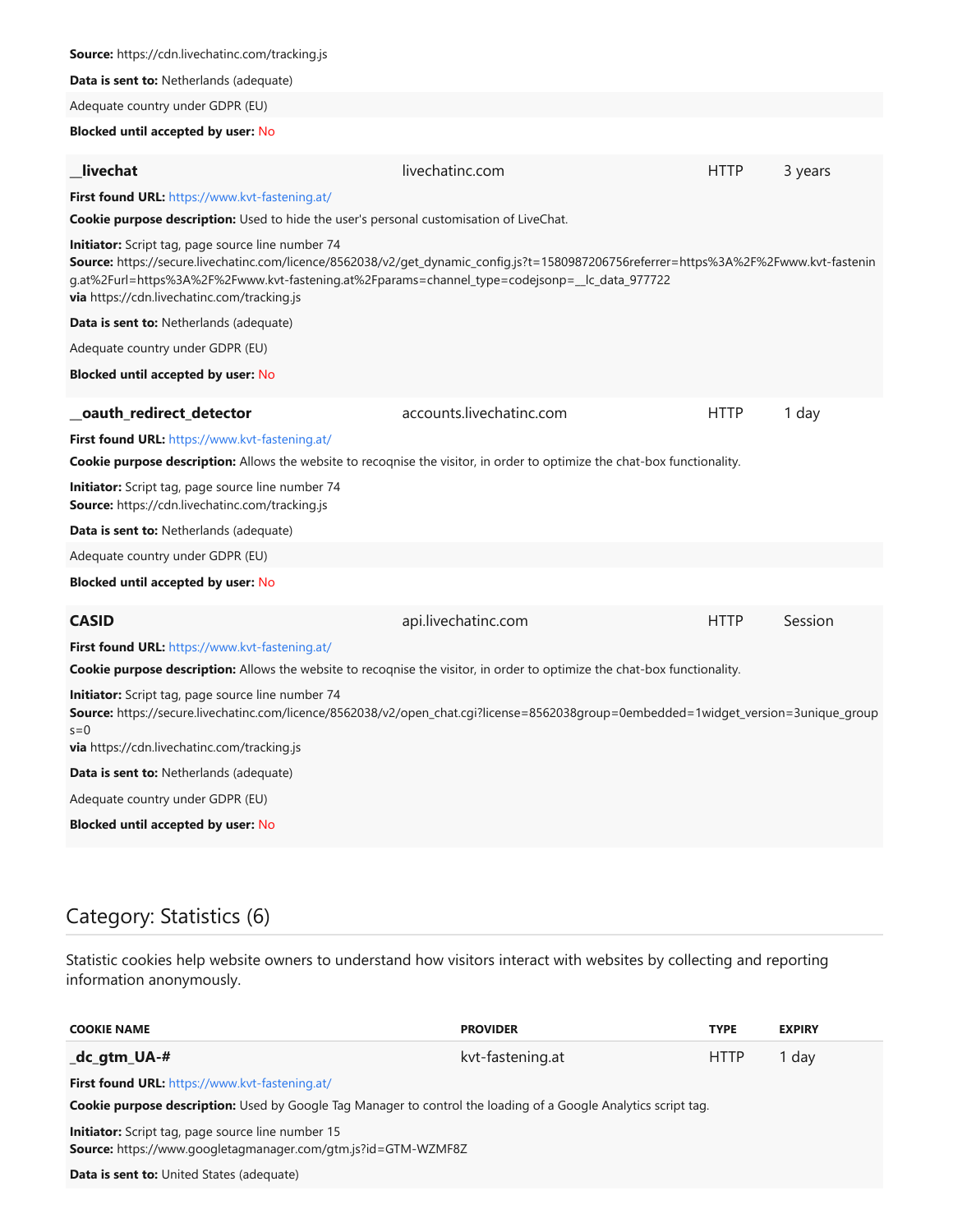#### **Blocked until accepted by user:** No

| _ga                                                                                                                                                                                            | kvt-fastening.at     | <b>HTTP</b> | 2 years  |
|------------------------------------------------------------------------------------------------------------------------------------------------------------------------------------------------|----------------------|-------------|----------|
| First found URL: https://www.kvt-fastening.at/                                                                                                                                                 |                      |             |          |
| Cookie purpose description: Registers a unique ID that is used to generate statistical data on how the visitor uses the website.                                                               |                      |             |          |
| Initiator: Script tag, page source line number 15<br>Source: https://www.googletagmanager.com/gtm.js?id=GTM-WZMF8Z                                                                             |                      |             |          |
| Data is sent to: United States (adequate)                                                                                                                                                      |                      |             |          |
| Adequate country under GDPR (EU)                                                                                                                                                               |                      |             |          |
| <b>Blocked until accepted by user: No</b>                                                                                                                                                      |                      |             |          |
| $\_$ gat                                                                                                                                                                                       | kvt-fastening.at     | <b>HTTP</b> | 1 day    |
| First found URL: https://www.kvt-fastening.at/en/product-search/catalog/self-clinching-fasteners/pem-self-clinching-fasteners/floating-self-clin<br>ching-nuts/ac-m6-2/                        |                      |             |          |
| Cookie purpose description: Used by Google Analytics to throttle request rate                                                                                                                  |                      |             |          |
| <b>Initiator:</b> Script tag<br>Source: https://www.kvt-fastening.at/en/product-search/catalog/self-clinching-fasteners/pem-self-clinching-fasteners/floating-self-clinching-nut<br>s/ac-m6-2/ |                      |             |          |
| Data is sent to: Germany (adequate)                                                                                                                                                            |                      |             |          |
| Adequate country under GDPR (EU)                                                                                                                                                               |                      |             |          |
| _gid                                                                                                                                                                                           | kvt-fastening.at     | <b>HTTP</b> | 1 day    |
| First found URL: https://www.kvt-fastening.at/                                                                                                                                                 |                      |             |          |
| Cookie purpose description: Registers a unique ID that is used to generate statistical data on how the visitor uses the website.                                                               |                      |             |          |
| Initiator: Script tag, page source line number 15<br>Source: https://www.googletagmanager.com/gtm.js?id=GTM-WZMF8Z                                                                             |                      |             |          |
| <b>Data is sent to:</b> United States (adequate)                                                                                                                                               |                      |             |          |
| Adequate country under GDPR (EU)                                                                                                                                                               |                      |             |          |
| <b>Blocked until accepted by user: No</b>                                                                                                                                                      |                      |             |          |
| collect                                                                                                                                                                                        | google-analytics.com | Pixel       | Session  |
| First found URL: https://www.kvt-fastening.at/                                                                                                                                                 |                      |             |          |
| Cookie purpose description: Used to send data to Google Analytics about the visitor's device and behavior. Tracks the visitor across devices and<br>marketing channels.                        |                      |             |          |
| Initiator: Script tag, page source line number 15<br>Source: https://www.googletagmanager.com/gtm.js?id=GTM-WZMF8Z                                                                             |                      |             |          |
| Data is sent to: United States (adequate)                                                                                                                                                      |                      |             |          |
| Adequate country under GDPR (EU)                                                                                                                                                               |                      |             |          |
| <b>Blocked until accepted by user: No</b>                                                                                                                                                      |                      |             |          |
| <b>SC_ANALYTICS_GLOBAL_COOKIE</b>                                                                                                                                                              | kvt-fastening.at     | <b>HTTP</b> | 10 years |
| First found URL: https://www.kvt-fastening.at/                                                                                                                                                 |                      |             |          |
| Cookie purpose description: Used by Sitecore Engagement Analytics to identify the visitor on repeat visits to the website.                                                                     |                      |             |          |
| <b>Initiator: Webserver</b><br>Source: kvt-fastening.at                                                                                                                                        |                      |             |          |
| Data is sent to: Germany (adequate)                                                                                                                                                            |                      |             |          |
| Adequate country under GDPR (EU)                                                                                                                                                               |                      |             |          |

**Blocked until accepted by user:** No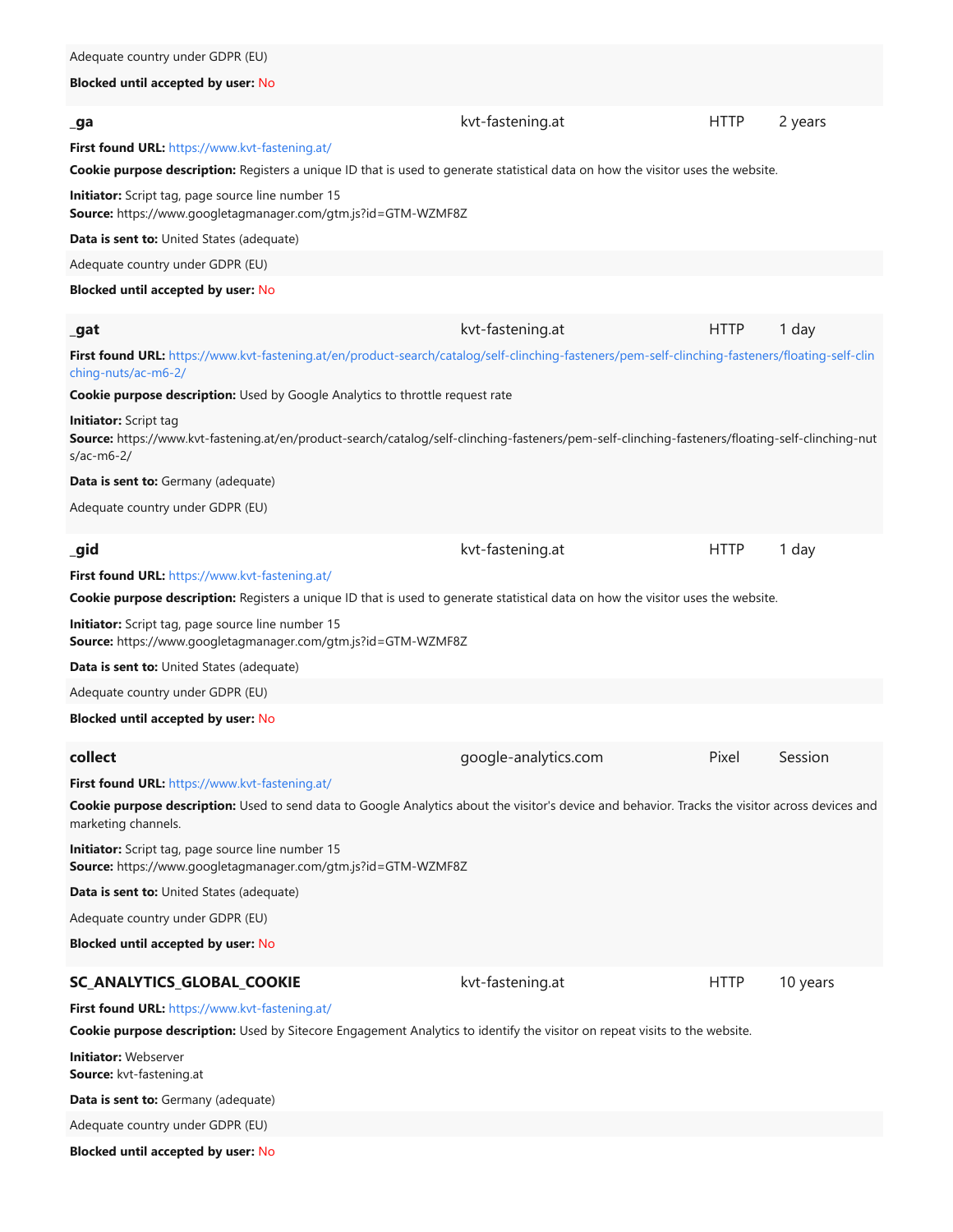### Category: Marketing (15)

Marketing cookies are used to track visitors across websites. The intention is to display ads that are relevant and engaging for the individual user and thereby more valuable for publishers and third party advertisers.

| <b>COOKIE NAME</b>                                                                                                                                                                                                                                                                             | <b>PROVIDER</b> | <b>TYPE</b> | <b>EXPIRY</b> |
|------------------------------------------------------------------------------------------------------------------------------------------------------------------------------------------------------------------------------------------------------------------------------------------------|-----------------|-------------|---------------|
| ads/ga-audiences                                                                                                                                                                                                                                                                               | google.com      | Pixel       | Session       |
| First found URL: https://www.kvt-fastening.at/                                                                                                                                                                                                                                                 |                 |             |               |
| Cookie purpose description: Used by Google AdWords to re-engage visitors that are likely to convert to customers based on the visitor's online<br>behaviour across websites.                                                                                                                   |                 |             |               |
| Initiator: Script tag, page source line number 15<br><b>Source:</b> https://www.google.ie/ads/ga-audiences?v=1aip=1t=sr_r=4tid=UA-23268503-1cid=1227383245.1580987174jid=113002704_v=j80z=13<br>28946726slf_rd=1random=3281022262<br>via https://www.googletagmanager.com/gtm.js?id=GTM-WZMF8Z |                 |             |               |
| Data is sent to: United States (adequate)                                                                                                                                                                                                                                                      |                 |             |               |
| Adequate country under GDPR (EU)                                                                                                                                                                                                                                                               |                 |             |               |
| <b>Blocked until accepted by user: No</b>                                                                                                                                                                                                                                                      |                 |             |               |
| <b>GPS</b>                                                                                                                                                                                                                                                                                     | youtube.com     | <b>HTTP</b> | 1 day         |
| First found URL: https://www.kvt-fastening.at/de/produkte/marken/koenig-expander/                                                                                                                                                                                                              |                 |             |               |
| Cookie purpose description: Registers a unique ID on mobile devices to enable tracking based on geographical GPS location.                                                                                                                                                                     |                 |             |               |
| Initiator: Iframe, page source line number 426<br>Source: https://www.youtube.com/embed/g47js-g1eby                                                                                                                                                                                            |                 |             |               |
| Data is sent to: United States (adequate)                                                                                                                                                                                                                                                      |                 |             |               |
| Adequate country under GDPR (EU)                                                                                                                                                                                                                                                               |                 |             |               |
| <b>Blocked until accepted by user: No</b>                                                                                                                                                                                                                                                      |                 |             |               |
| IDE                                                                                                                                                                                                                                                                                            | doubleclick.net | <b>HTTP</b> | 1 year        |
| First found URL: https://www.kvt-fastening.at/de/produkte/marken/koenig-expander/                                                                                                                                                                                                              |                 |             |               |
| Cookie purpose description: Used by Google DoubleClick to register and report the website user's actions after viewing or clicking one of the a<br>dvertiser's ads with the purpose of measuring the efficacy of an ad and to present targeted ads to the user.                                |                 |             |               |
| Initiator: Iframe, page source line number 426<br>Source: https://www.youtube.com/embed/g47js-q1eby                                                                                                                                                                                            |                 |             |               |
| Data is sent to: United States (adequate)                                                                                                                                                                                                                                                      |                 |             |               |
| Adequate country under GDPR (EU)                                                                                                                                                                                                                                                               |                 |             |               |
| <b>Blocked until accepted by user: No</b>                                                                                                                                                                                                                                                      |                 |             |               |
| <b>MUID</b>                                                                                                                                                                                                                                                                                    | bing.com        | <b>HTTP</b> | 1 year        |
| First found URL: https://www.kvt-fastening.at/                                                                                                                                                                                                                                                 |                 |             |               |
| Cookie purpose description: Used widely by Microsoft as a unique user ID. The cookie enables user tracking by synchronising the ID across<br>many Microsoft domains.                                                                                                                           |                 |             |               |
| Initiator: Script tag, page source line number 15<br>Source: https://bat.bing.com/bat.js<br>via https://www.googletagmanager.com/gtm.js?id=GTM-WZMF8Z                                                                                                                                          |                 |             |               |
| Data is sent to: United States (adequate)                                                                                                                                                                                                                                                      |                 |             |               |
| Adequate country under GDPR (EU)                                                                                                                                                                                                                                                               |                 |             |               |
| <b>Blocked until accepted by user: No</b>                                                                                                                                                                                                                                                      |                 |             |               |
| <b>MUIDB</b>                                                                                                                                                                                                                                                                                   | bing.com        | <b>HTTP</b> | 1 year        |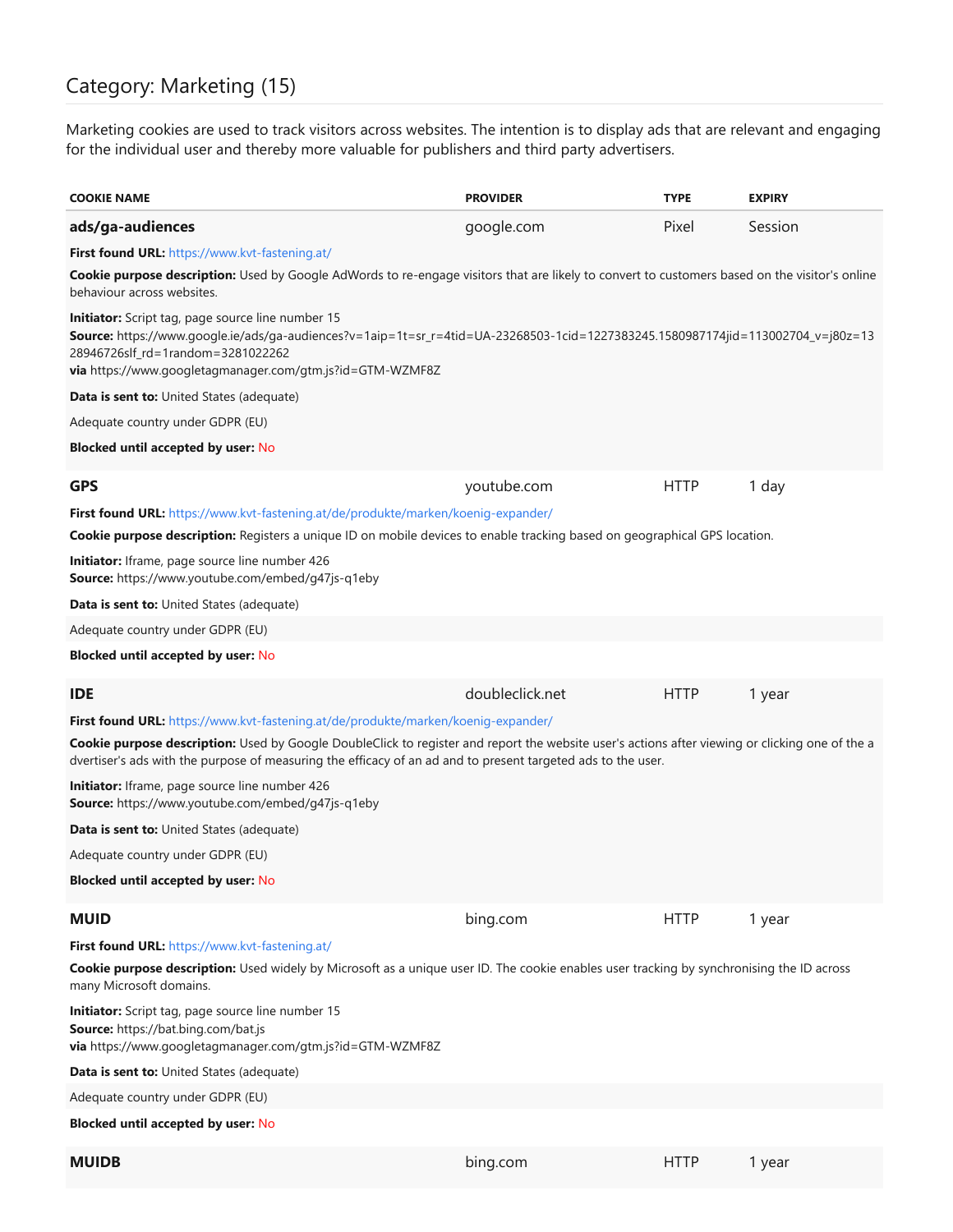#### **First found URL:** <https://www.kvt-fastening.at/>

**Cookie purpose description:** Registers data on visitors from multiple visits and on multiple websites. This information is used to measure the effi ciency of advertisement on websites.

**Initiator:** Script tag, page source line number 15 **Source:** https://bat.bing.com/bat.js **via** https://www.googletagmanager.com/gtm.js?id=GTM-WZMF8Z

**Data is sent to:** United States (adequate)

Adequate country under GDPR (EU)

#### **Blocked until accepted by user:** No

| pagead/1p-user-list/#                                                                                                                                                                                                                                                                                                  | google.com      | Pixel       | Session  |
|------------------------------------------------------------------------------------------------------------------------------------------------------------------------------------------------------------------------------------------------------------------------------------------------------------------------|-----------------|-------------|----------|
| First found URL: https://www.kvt-fastening.at/                                                                                                                                                                                                                                                                         |                 |             |          |
| Cookie purpose description: Unclassified                                                                                                                                                                                                                                                                               |                 |             |          |
| Initiator: Script tag, page source line number 15<br>Source: https://www.google.com/ads/ga-audiences?v=1aip=1t=sr_r=4tid=UA-23268503-1cid=1227383245.1580987174jid=113002704_v=j80z=<br>1328946726<br>via https://www.googletagmanager.com/gtm.js?id=GTM-WZMF8Z                                                        |                 |             |          |
| Data is sent to: United States (adequate)                                                                                                                                                                                                                                                                              |                 |             |          |
| Adequate country under GDPR (EU)                                                                                                                                                                                                                                                                                       |                 |             |          |
| <b>Blocked until accepted by user: No</b>                                                                                                                                                                                                                                                                              |                 |             |          |
|                                                                                                                                                                                                                                                                                                                        |                 |             |          |
| test_cookie                                                                                                                                                                                                                                                                                                            | doubleclick.net | <b>HTTP</b> | 1 day    |
| First found URL: https://www.kvt-fastening.at/                                                                                                                                                                                                                                                                         |                 |             |          |
| <b>Cookie purpose description:</b> Used to check if the user's browser supports cookies.                                                                                                                                                                                                                               |                 |             |          |
| Initiator: Script tag, page source line number 15<br>Source: https://stats.g.doubleclick.net/r/collect?t=dcaip=1_r=3v=1_v=j80tid=UA-23268503-1cid=1227383245.1580987174jid=113002704gjid=1<br>525354222_gid=2082362732.1580987174_u=aGBAgAAj~z=1328946726<br>via https://www.googletagmanager.com/gtm.js?id=GTM-WZMF8Z |                 |             |          |
| <b>Data is sent to:</b> United States (adequate)                                                                                                                                                                                                                                                                       |                 |             |          |
| Adequate country under GDPR (EU)                                                                                                                                                                                                                                                                                       |                 |             |          |
| <b>Blocked until accepted by user: No</b>                                                                                                                                                                                                                                                                              |                 |             |          |
| <b>VISITOR_INFO1_LIVE</b>                                                                                                                                                                                                                                                                                              | youtube.com     | <b>HTTP</b> | 179 days |
| First found URL: https://www.kvt-fastening.at/de/produkte/marken/koenig-expander/                                                                                                                                                                                                                                      |                 |             |          |
| Cookie purpose description: Tries to estimate the users' bandwidth on pages with integrated YouTube videos.                                                                                                                                                                                                            |                 |             |          |
| Initiator: Iframe, page source line number 426<br>Source: https://www.youtube.com/embed/g47js-q1eby                                                                                                                                                                                                                    |                 |             |          |
| Data is sent to: United States (adequate)                                                                                                                                                                                                                                                                              |                 |             |          |
| Adequate country under GDPR (EU)                                                                                                                                                                                                                                                                                       |                 |             |          |
| <b>Blocked until accepted by user: No</b>                                                                                                                                                                                                                                                                              |                 |             |          |
| <b>YSC</b>                                                                                                                                                                                                                                                                                                             | youtube.com     | <b>HTTP</b> | Session  |
| First found URL: https://www.kvt-fastening.at/de/produkte/marken/koenig-expander/                                                                                                                                                                                                                                      |                 |             |          |
| Cookie purpose description: Registers a unique ID to keep statistics of what videos from YouTube the user has seen.                                                                                                                                                                                                    |                 |             |          |
| Initiator: Iframe, page source line number 426<br>Source: https://www.youtube.com/embed/g47js-q1eby                                                                                                                                                                                                                    |                 |             |          |
| <b>Data is sent to:</b> United States (adequate)                                                                                                                                                                                                                                                                       |                 |             |          |
| Adequate country under GDPR (EU)                                                                                                                                                                                                                                                                                       |                 |             |          |
| <b>Blocked until accepted by user: No</b>                                                                                                                                                                                                                                                                              |                 |             |          |
| yt-remote-cast-installed                                                                                                                                                                                                                                                                                               | youtube.com     | <b>HTML</b> | Session  |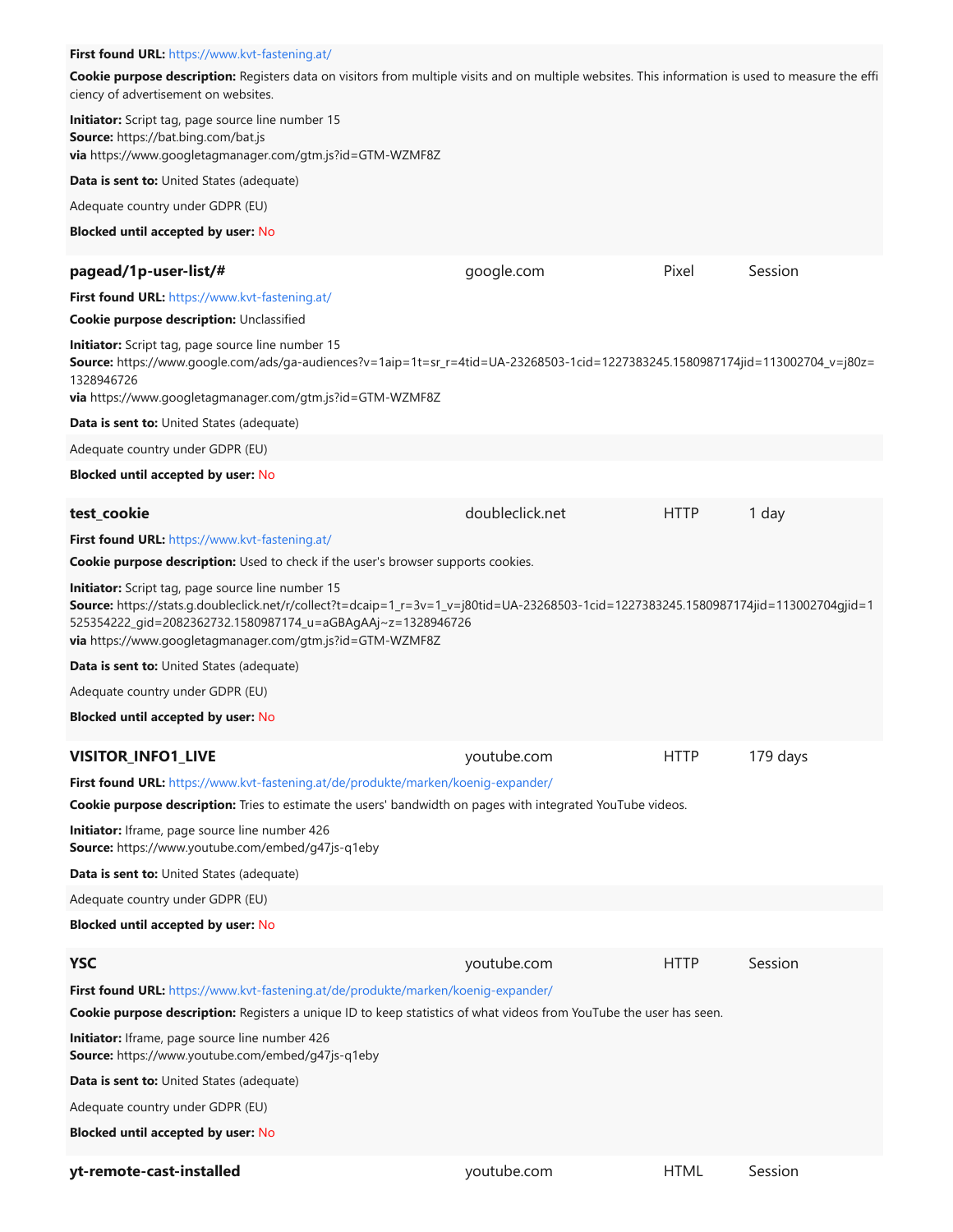### **First found URL:** <https://www.kvt-fastening.at/de/produkte/marken/koenig-expander/> **Cookie purpose description:** Stores the user's video player preferences using embedded YouTube video **Initiator:** Iframe, page source line number 426 **Source:** https://www.youtube.com/embed/g47js-q1eby **Data is sent to:** United States (adequate) Adequate country under GDPR (EU) **Blocked until accepted by user:** No **yt-remote-connected-devices** and the sympath of the sympathon of the error of the Persistent **First found URL:** <https://www.kvt-fastening.at/de/produkte/marken/koenig-expander/> **Cookie purpose description:** Stores the user's video player preferences using embedded YouTube video **Initiator:** Iframe, page source line number 426 **Source:** https://www.youtube.com/embed/g47js-q1eby **Data is sent to:** United States (adequate) Adequate country under GDPR (EU) **Blocked until accepted by user:** No **yt-remote-device-id youtube.com** HTML Persistent **First found URL:** <https://www.kvt-fastening.at/de/produkte/marken/koenig-expander/> **Cookie purpose description:** Stores the user's video player preferences using embedded YouTube video **Initiator:** Iframe, page source line number 426 **Source:** https://www.youtube.com/embed/g47js-q1eby **Data is sent to:** United States (adequate) Adequate country under GDPR (EU) **Blocked until accepted by user:** No **yt-remote-fast-check-period Comparison** youtube.com **HTML** Session **First found URL:** <https://www.kvt-fastening.at/de/produkte/marken/koenig-expander/> **Cookie purpose description:** Stores the user's video player preferences using embedded YouTube video **Initiator:** Iframe, page source line number 426 **Source:** https://www.youtube.com/embed/g47js-q1eby **Data is sent to:** United States (adequate) Adequate country under GDPR (EU) **Blocked until accepted by user:** No **yt-remote-session-app being a straight and service of the session of the session of the session First found URL:** <https://www.kvt-fastening.at/de/produkte/marken/koenig-expander/> **Cookie purpose description:** Stores the user's video player preferences using embedded YouTube video **Initiator:** Iframe, page source line number 426 **Source:** https://www.youtube.com/embed/g47js-q1eby **Data is sent to:** United States (adequate) Adequate country under GDPR (EU) **Blocked until accepted by user:** No **yt-remote-session-name Example 20 and Session** and Session and Session and HTML Session **First found URL:** <https://www.kvt-fastening.at/de/produkte/marken/koenig-expander/> **Cookie purpose description:** Stores the user's video player preferences using embedded YouTube video **Initiator:** Iframe, page source line number 426 **Source:** https://www.youtube.com/embed/g47js-q1eby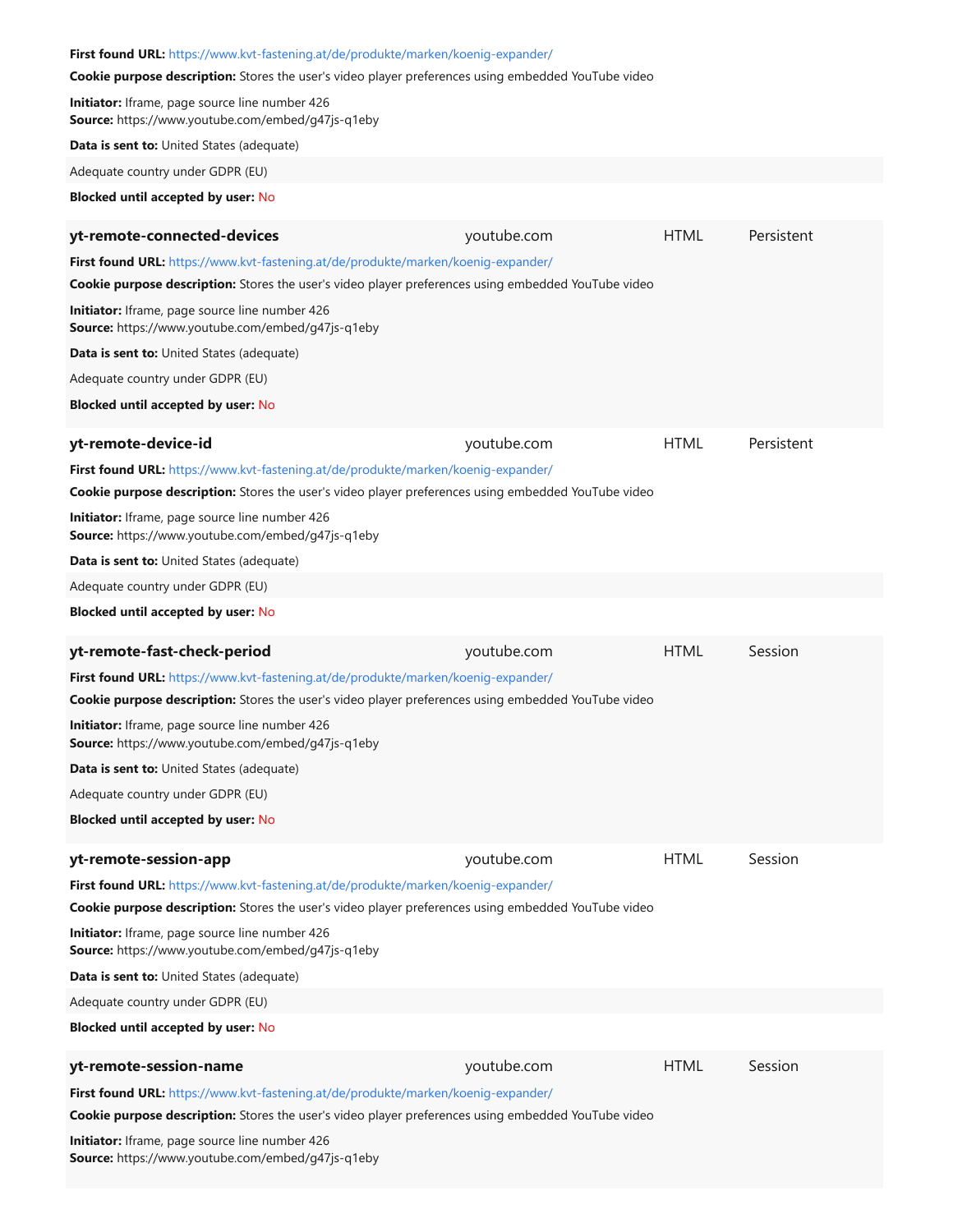Adequate country under GDPR (EU)

**Blocked until accepted by user:** No

### Category: Unclassified (5)

Unclassified cookies are cookies that we are in the process of classifying, together with the providers of individual cookies.

| <b>COOKIE NAME</b>                                                                                                                                                                                                                                                                                                                                        | <b>PROVIDER</b>        | <b>TYPE</b> | <b>EXPIRY</b> |
|-----------------------------------------------------------------------------------------------------------------------------------------------------------------------------------------------------------------------------------------------------------------------------------------------------------------------------------------------------------|------------------------|-------------|---------------|
| @@lc_auth_token:8562038<br>First found URL: https://www.kvt-fastening.at/<br>Cookie purpose description: Unclassified<br>Initiator: Script tag, page source line number 74<br>Source: https://cdn.livechatinc.com/tracking.js<br>Data is sent to: Netherlands (adequate)<br>Adequate country under GDPR (EU)<br><b>Blocked until accepted by user: No</b> | secure.livechatinc.com | <b>HTML</b> | Persistent    |
| 8562038:state<br>First found URL: https://www.kvt-fastening.at/<br>Cookie purpose description: Unclassified<br>Initiator: Script tag, page source line number 74<br>Source: https://cdn.livechatinc.com/tracking.js<br>Data is sent to: Netherlands (adequate)<br>Adequate country under GDPR (EU)                                                        | secure.livechatinc.com | <b>HTML</b> | Persistent    |
| <b>Blocked until accepted by user: No</b>                                                                                                                                                                                                                                                                                                                 |                        |             |               |
| kvtat#lang<br>First found URL: https://www.kvt-fastening.at/de/assembly-technology-expert/<br>Cookie purpose description: Unclassified<br><b>Initiator: Webserver</b><br>Source: kvt-fastening.at<br>Data is sent to: Germany (adequate)<br>Adequate country under GDPR (EU)<br><b>Blocked until accepted by user: No</b>                                 | kvt-fastening.at       | <b>HTTP</b> | Session       |
| side_storage_8562038<br>First found URL: https://www.kvt-fastening.at/<br>Cookie purpose description: Unclassified<br>Initiator: Script tag, page source line number 74<br>Source: https://cdn.livechatinc.com/tracking.js<br>Data is sent to: Netherlands (adequate)<br>Adequate country under GDPR (EU)<br><b>Blocked until accepted by user: No</b>    | secure.livechatinc.com | <b>HTML</b> | Persistent    |
| track<br>First found URL: https://www.kvt-fastening.at/                                                                                                                                                                                                                                                                                                   | t.leadlab.click        | Pixel       | Session       |